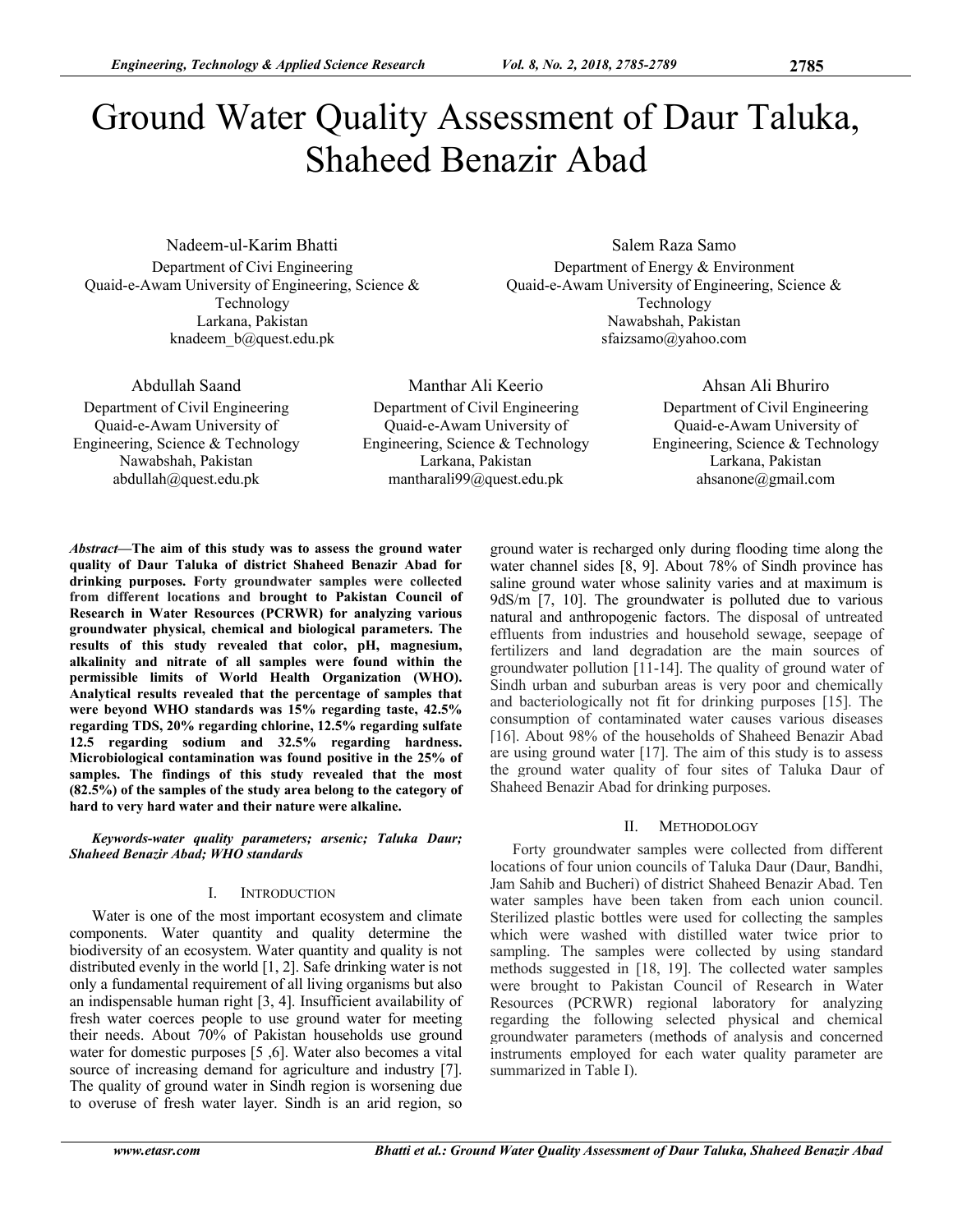#### *A. Physical Water Parameters under Study*

These parameters of water are turbidity, electrical conductivity, pH, taste and color.

#### *B. Chemical Water Parameters under Study*

These parameters were bicarbonate (HCO3), chlorine (Cl), sulfate  $(SO_4)$ , hardness, calcium  $(Ca)$ , magnesium  $(Mg)$ , sodium (Na), potassium (K), alkalinity (CaCo<sub>3</sub>), total dissolved solids (TDS) and nitrate  $(NO<sub>3</sub>)$ .

#### *C. Biological Water Aspects under Study*

Presence-absence test kit was used to evaluate the water samples for microbiological contamination. American Public Health Association's guidelines were followed for examining the water samples and calibrating the equipment and instruments [20].

TABLE I. WATER QUALITY PARAMETERS AND METHODS OF ANALYSIS

| S. No.         | <b>Water Quality</b><br>Parameter     | <b>Method of analysis</b>                        |
|----------------|---------------------------------------|--------------------------------------------------|
| 1              | <b>TDS</b>                            | 2540C, Standard method (1992)                    |
| $\overline{2}$ | Conductivity<br>$(\mu S/cm)$          | E.C. meter, Syber Scan CON 11<br>Singapore       |
| 3              | PН                                    | Jenco Handheld pH meter, Model<br>6230N          |
| $\overline{4}$ | Color (TCU)                           | <b>Sensory Test</b>                              |
| 5              | Taste                                 | <b>Sensory Test</b>                              |
| 6              | Bicarbonate (mg/l)                    | 2320, Standard method (1992)                     |
| 7              | Chloride(mg/l)                        | Titration Standard method (1992)                 |
| 8              | Sulfate                               | Spectrophotometer Optizen 2120UV<br>plus Korea   |
| 9              | Hardness (mg/l)                       | <b>EDTA</b> Titration Standard method<br>(1992)  |
| 10             | Calcium (mg/l)                        | 3500-Ca-D, Standard method (1992)                |
| 11             | $\overline{\text{M}}$ agnesium (mg/l) | 234-C, Standard method (1992)                    |
| 12             | Sodium (mg/l)                         | Flame photometer Italy                           |
| 13             | Potassium                             | Flame photometer                                 |
| 14             | Alkalinity                            | 2320, Standard method (1992)                     |
| 15             | Turbidity                             | Turbidity meter Lovibond PC check kit<br>Germany |
| 16             | Nitrate                               | Colorimeter, Hach-DR2800, USA                    |
| 17             | B.C                                   | Presence /absence test kit                       |

Statistical methods were used to find the minimum, maximum, mean and range of all water quality parameters. The results were compared and evaluated with the help of WHO guidelines for physical and chemical water characteristics.

#### III. RESULTS AND DISCUSSION

#### *A. Color*

Pure water is usually considered as colorless but it actually possesses a slightly blue hue. The sources of color in ground water are natural and anthropogenic. The particular geological formation or some metallic species of the region or seepage of effluent impact the groundwater color. WHO set the 15 TCU limit for the color of drinking water. All samples were aesthetically good and clear.

#### *B. Taste and Odor*

The taste and odor of 34 samples are non-objectionable. Only 6 samples possessed objectionable taste.

## *C. TDS*

TDS level is a good indicator of taste. Less than 300mg/l is excellent, in the range between 300 and 600mg/l is good, from 600 to 900mg/l is fair, between 900 and 1200mg/l is poor and greater than 1200mg/l is not acceptable [19]. The upper limit of TDS of drinking water should be 1000mg/l according to WHO standards. Figure 1 shows the results of TDS for all samples. Results indicate that the TDS of 23 (57.5%) samples is within the permissible limits. The range of TDS of the entire samples was 100-3290mg/l and the average value was 1273mg/l. Further analysis showed that 3 samples were excellent, 7 were good, 5 were fair and 7 were poor in taste while the remaining samples were not acceptable.



Fig. 1. Comparison of results of TDS of the entire samples

### *D. Electrical Conductivity (EC)*

No guide line value has been given by WHO and USEPA for EC. The range of EC of all 40 samples was found as 389- 5140μS/cm and the average value was 2103.7μS/cm.

#### *E. pH*

pH is a very important water quality parameter which describes its acidic or alkaline nature. Drinking water pH should range from 6.5 to 8.5 according to WHO standards. Results show that the pH of all samples is within permissible limits. The range of pH of all samples was 6.7-7.6 and the average value was 7.2. The pH values of 8 samples were below 7 and the values of the remaining samples were greater than 7. This shows that the nature of most of the ground water in the study area is alkaline.

## *F. Bicarbonate*

Bicarbonate is the main anion in ground water. It derives from  $CO<sub>2</sub>$  released as a consequence of organic decay in the soil. No guide line value of bicarbonate  $(HCO<sub>3</sub>)$  has been given by WHO. The range of  $HCO<sub>3</sub>$  of all tested 40 samples was 60-680mg/l and the average value was 295.25mg/l.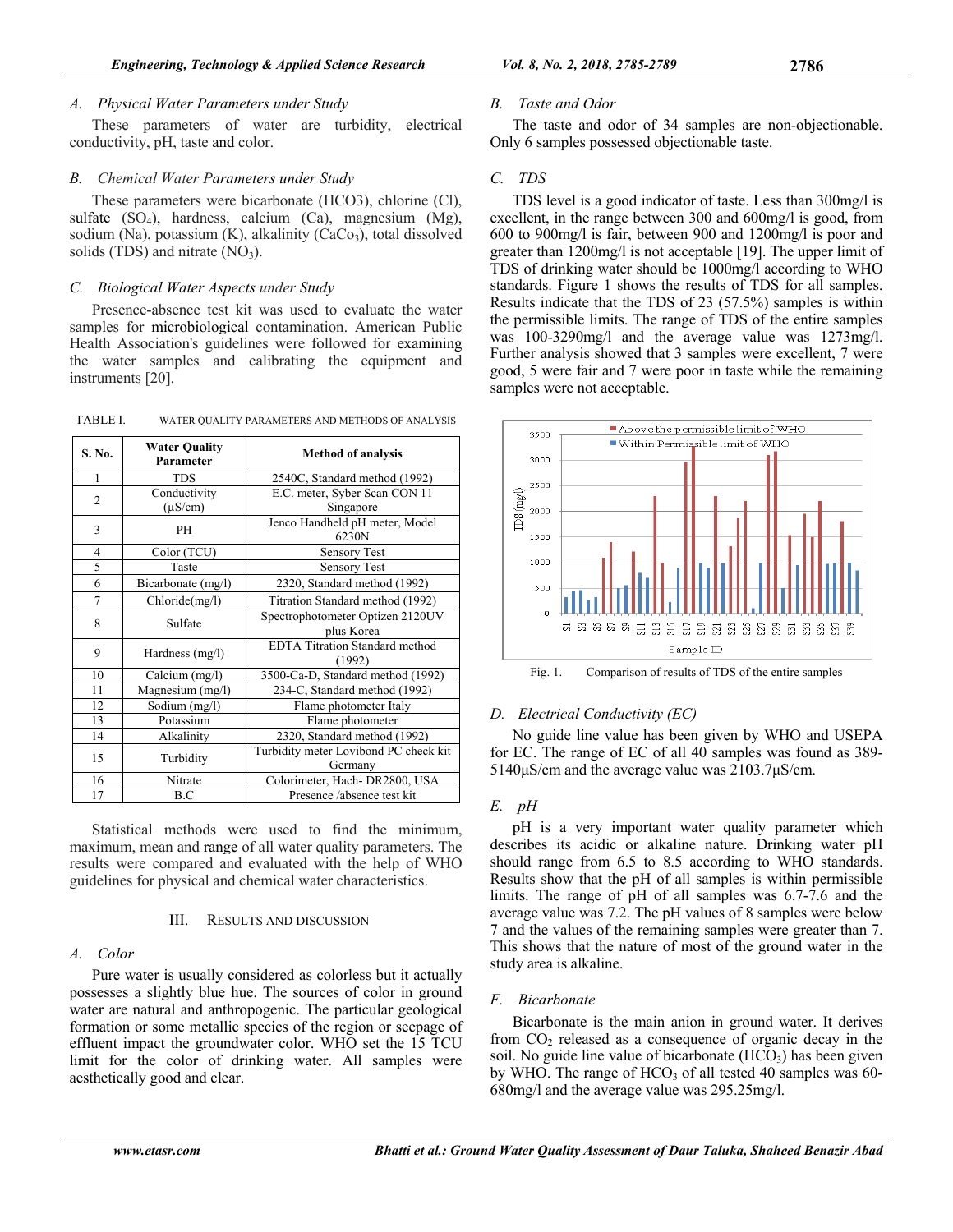#### *G. Chlorine (Cl)*

There are the various Cl sources in groundwater. These sources are leaching from mineral rock or soil, seepage of domestic and industrial effluent, sea water intrusion etc. [21]. Ground water shows higher Cl concentration compared to surface water. Cl is essential for metabolic activity and other physiological processes of human body but excess concentration of Cl is also detrimental [5]. The highest desirable limit of chloride in drinking water is accredited as 250mg/l by WHO. Results of Cl concentration for all study area samples are shown in Figure 2



Fig. 2. Comparison of results of Cl of all samples

Figure 2 indicates that the Cl concentration of 32 samples is within the limit given by WHO while 20% of the samples are exceeding it. Water containing Cl in concentration greater than 250mg/l has salty taste. The range of Cl of all the samples was 25-437mg/l and the average value was 172.47mg/l.

### *H. Sulfate* (SO<sub>4</sub>)

Laxative effect is associated with water ingestion containing elevated sulfate level [22]. The highest desirable limit of sulfate is acknowledged as 250mg/l in drinking water by WHO. Figure 3 shows the results of Sulfate  $(SO<sub>4</sub>)$ concentration in the study area samples.





Results exhibit that the Sulfate  $(SO<sub>4</sub>)$  concentration of 35 samples is within the maximum permissible limit specified by WHO. The sulfate concentration of 12.5% of the samples is above the permissible limit while the sulfate concentration of 10 samples was lower than the desirable limit of 50mg/l. The range  $SO_4$  of the samples was 20-302mg/l and the average value was 115mg/l.

#### *I. Magnesium(Mg)*

Mg is one of the important minerals of water and is very essential for human health. The content of Mg in water is used to determine the quality of water for various purposes [5]. WHO has specified 150mg/l of Mg for drinking water. Mg concentrations of all samples are within the maximum permissible limit. The magnesium content varied from 10 to 121mg/l and the average value was 50.65mg/l.

#### *J. Calcium (Ca)*

Calcium is one of the most significant minerals of water which is indispensable for bones, teeth and cell physiology. Excess calcium consumption is very detrimental for human health [5]. WHO has not set any guide line value of Ca for drinking water. The range of Ca of all samples was 16-160mg/l and the average value was 71.5mg/l.

#### *K. Hardness*

Water hardness is a very important parameter determining its potential use. Various minerals are dissolved in water impacting its hardness. Water hardness is often calculated as calcium carbonate concentration. It should be 500mg/l in drinking water according to WHO. Drinking water has been classified on the basis of hardness as follows: Soft :between 0 and 75mg/l, moderately hard: between 75 and 150mg/l, hard: between 150 and 300mg/l and very hard: greater than 300mg/l [21]. The results of degree of hardness are shown in Figure 4.



Results indicate that the hardness of 27 samples is within the permissible limit, while 32.5% of the samples have hardness above the permissible WHO limit. The range of hardness of all 40 tested samples was 11-900mg/l and the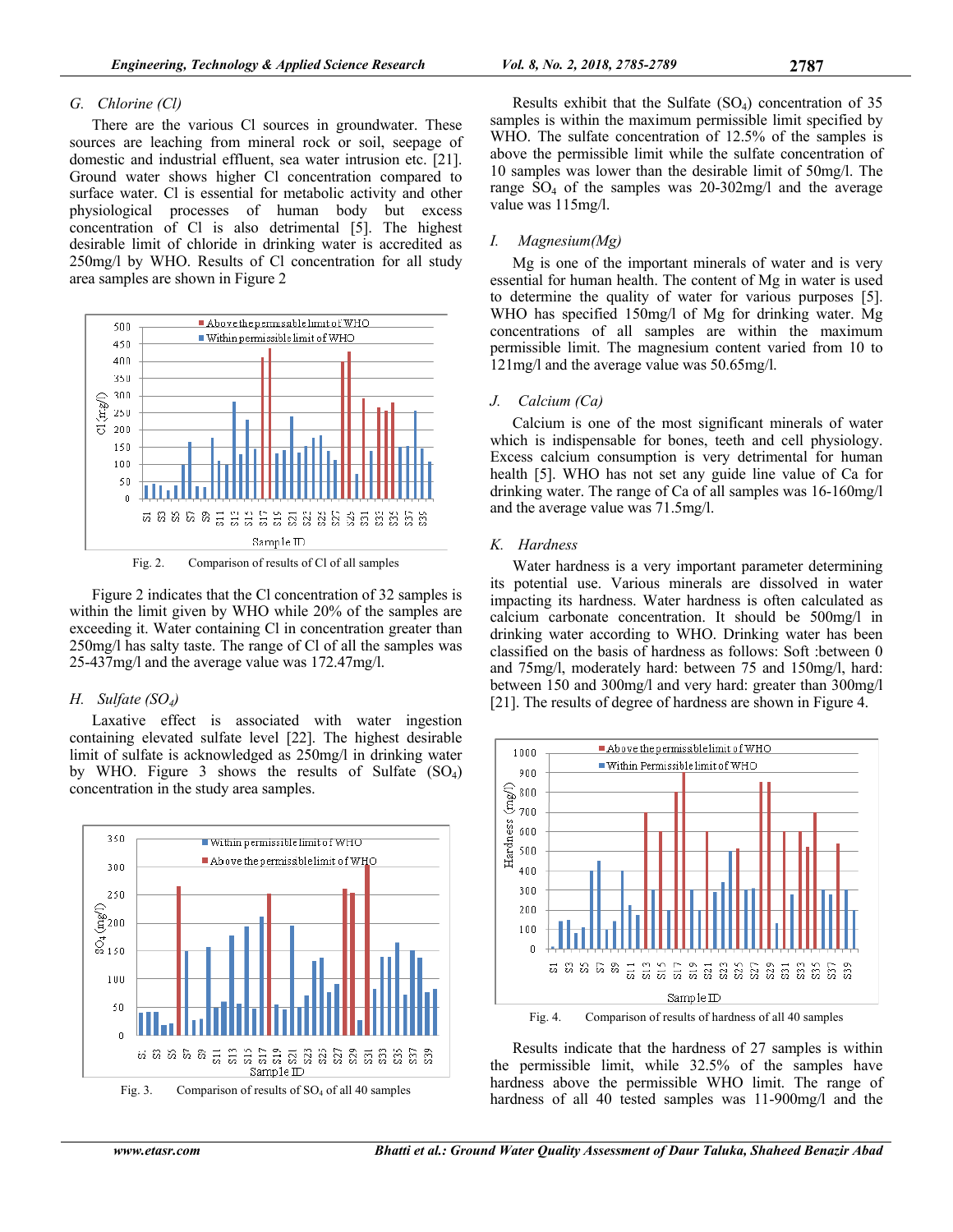average value was 384.27mg/l. Only one groundwater sample was soft according to the above criteria. While 6 samples were moderately hard, 14 samples belonged to hard and the remaining 19 samples comprised very hard water. The analytical result shows that 82.5% of ground water samples of the study area fall in the category of hard to very hard water. Elevated level of water hardness creates heart and kidney problems [23].

#### *L. Sodium (Na)*

Sodium is one of the most common water metallic elements. Proper quantity of Na is very essential for the human body. Elevated Na level imparts its flavor to water and can be harmful for human health [24]. Its concentration should be 200mg/l in drinking water according to WHO. The results of Na concentration are shown in Figure 5.



Fig. 5. Comparison of results of Na of all samples

Results indicate that the sodium concentration of 35 samples was found within the permissible limit given by WHO The remaining 12.5% of the samples possessed higher Na concentration. The range of Na concentration of all samples was 14-301mg/l and the average value was 115.32 mg/l.

#### *M. Potassium (K)*

Potassium is an alkali element. It is very essential for all living organisms, it is particularly found in cell tissues and helps in hydration [25]. WHO has not specified a permissible value of K. However European Commission set 12mg/l in water for drinking purpose. The results of K of all samples are shown in Figure 6. Results indicate that K concentrations of 39 samples are within the permissible limit given by EC and only 1 sample is beyond it. The range of K of all samples was 1- 13mg/l and the average value was as 4.61mg/l.

#### *N. Alkalinity*

Alkalinity is the presence of different components in water which make it alkaline. Alkalinity elevated level may create various health problems. No guide line value of alkalinity has been given by WHO. The range of alkalinity of the samples



Fig. 6. Comparison of results of potassium of all samples

#### *O. Nitrate (NO3)*

Nitrate is an inorganic and water soluble compound derived from nitrogen and essential for plant life. The natural source of nitrate in groundwater is the atmosphere through the nitrogen cycle. Anthropogenic sources are leaching from industrial effluent, agricultural chemicals and sewage [26]. The consumption of groundwater having elevated level of nitrate may cause diabetes, thyroid disease, gastric cancer and methemoglobinemia [27]. WHO set the maximum permissible limit of nitrate as 10mg/l in drinking water. The results show that nitrate levels of all samples are within this limit. The range of nitrate of the samples was 0.25-2.7mg/l and the average value was 1.27mg/l.

### *P. Microbiological Contamination*

The microbial contamination of groundwater is a severe cause of health concern. Dysentery, diarrhea, cholera, typhoid and polio are diseases which can be transmitted through contaminated water. The main sources of microbial contamination of water are human or animal feces and agricultural activity [27, 28]. Presence-absence test kit was used to evaluate the ground water samples for microbiological contamination. The results indicate that 75% of samples were free from microbiological contamination while 25% of samples showed positive results.

#### IV. CONCLUSIONS

Results of this study revealed that 82.5% of groundwater samples of the study area belong to the category of hard to very hard water and the most (82.5%) of the samples are alkaline in nature. Color, pH, magnesium, alkalinity and nitrate of all the samples are found within the permissible limits of WHO. The analytical results revealed that the percentage of samples beyond permissible limits, regarding the tested parameters were taste (15%), TDS (42.5%), Cl (20%), sulfate (12.5%), Na (12.5%) and hardness (32.5%). The microbiological contamination of 25% of the samples was found positive.